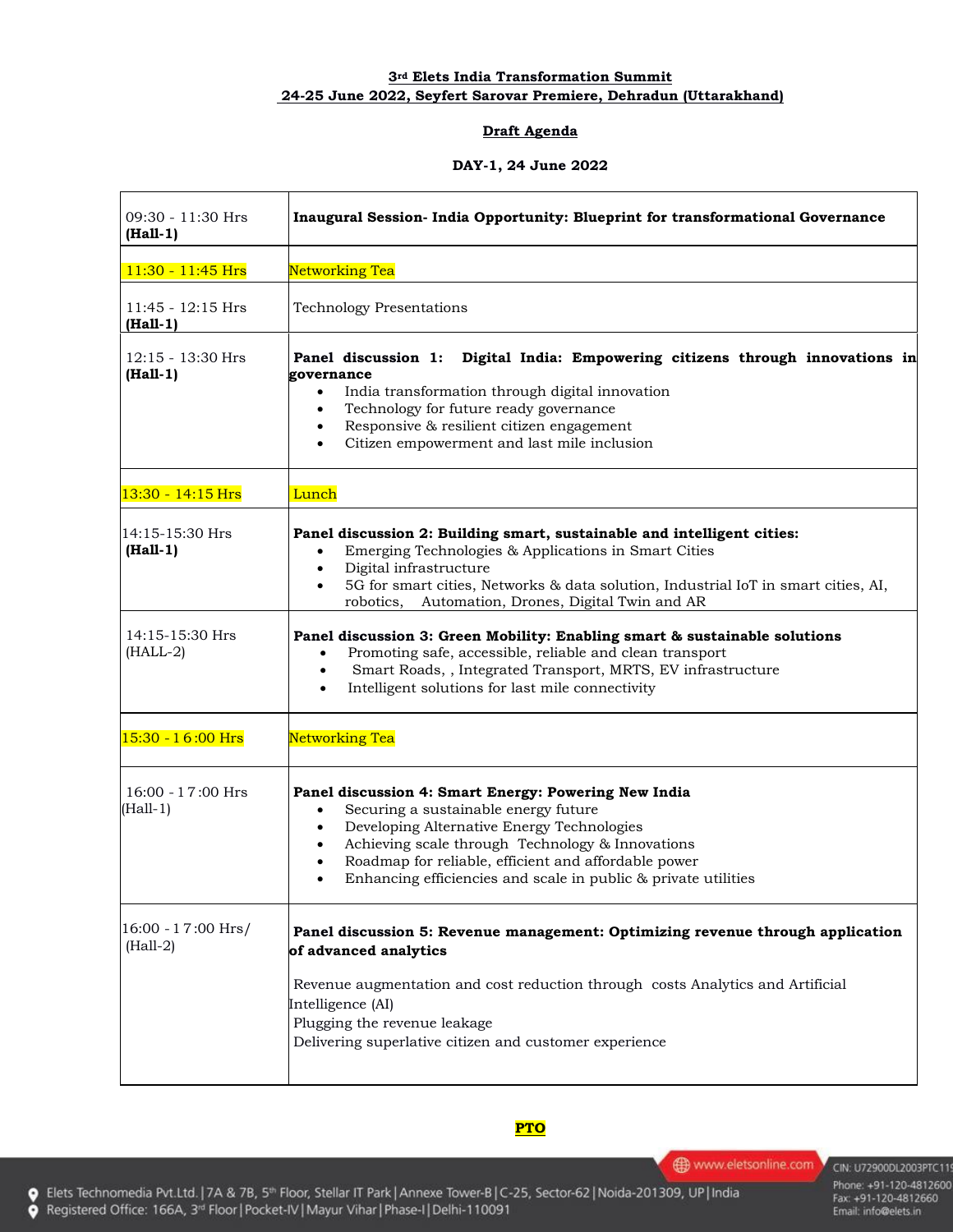| 09:00-10:00 Hrs                     | Registration                                                                                                                                                                                                                                                                                                                                                                                                                                                                                                                |
|-------------------------------------|-----------------------------------------------------------------------------------------------------------------------------------------------------------------------------------------------------------------------------------------------------------------------------------------------------------------------------------------------------------------------------------------------------------------------------------------------------------------------------------------------------------------------------|
| 10:00 - 11:00 Hrs<br>$(Hall-1)$     | Panel Discussion 6: Digital Agriculture- The way forward<br>New & emerging technologies in agriculture- Sensors, communication<br>$\bullet$<br>networks, Drones, AI, robotics & other advanced machinery<br>Data science and analytical tools for better insight<br>$\bullet$<br>Technology deployment for achieving scale<br>$\bullet$<br>Digital communication for enhancing farmers engagement<br>$\bullet$<br>Crop & weather forecast and analytics<br>Farm innovations & mechanization                                 |
| $10:00 - 11:00$ Hrs<br>$(Hall-2)$   | Panel Discussion 7: Tech Innovations in the Education Sector<br>Digital learning- The new normal<br>$\bullet$<br>Smart schools<br>$\bullet$<br>Digital Learning and Tech Innovations for inclusive education<br>$\bullet$<br>Strengthening digital infrastructure                                                                                                                                                                                                                                                           |
| $11:00 - 11:15$ Hrs<br>(Hall 1 & 2) | <b>Technology Presentation</b>                                                                                                                                                                                                                                                                                                                                                                                                                                                                                              |
| $11:15 - 11:45$ Hrs<br>(Hall 1 & 2) | Networking Tea                                                                                                                                                                                                                                                                                                                                                                                                                                                                                                              |
| $11:45 - 12:45$ Hrs<br>$(Hall-1)$   | Panel Discussion 8: Urban Development- Enhancing citizen experience through<br>digital communication<br>Challenges and opportunities in urban administration<br>$\bullet$<br>Digital technologies for optimizing city operations<br>$\bullet$<br>Pro-active citizen services with effective communication tools<br>$\bullet$<br>Collaborative tools and app based services<br>$\bullet$<br>Tech-aided communication, transaction & service deliveries<br>$\bullet$<br>Public-private partnership opportunities<br>$\bullet$ |
| 11:45 - 12:45 Hrs<br>$(Hall-2)$     | Panel Discussion 9: Transforming higher education<br>EdTechs as growth catalysts<br>$\bullet$<br>Bridging learning gap by eliminating geographical barriers<br>Remote learning, immersive learning, AI, VR, on-demand learning<br>Addressing accessibility and affordability<br>Industry and international collaboration                                                                                                                                                                                                    |
| $12:45 - 13:45$ Hrs<br>(Hall-1)     | Panel Discussion 10: Unlocking value through world class Infrastructure:<br><b>Opportunities and Challenges</b><br>PM Gati Shakti<br>Growth corridors<br>Industrial clusters<br>$\bullet$<br>PPP opportunities<br>$\bullet$                                                                                                                                                                                                                                                                                                 |
| 12:45 - 13:45 Hrs<br>$(Hall-2)$     | Panel Discussion 11: Medical Education: Scope and opportunities<br>Reforms in medical education<br>$\bullet$<br>eLearning opportunities in medical education<br>$\bullet$<br>Ways to foster research & innovation<br>$\bullet$<br>Industry academia collaboration to facilitate innovation<br>$\bullet$                                                                                                                                                                                                                     |

www.eletsonline.com

CIN: U72900DL2003PTC11